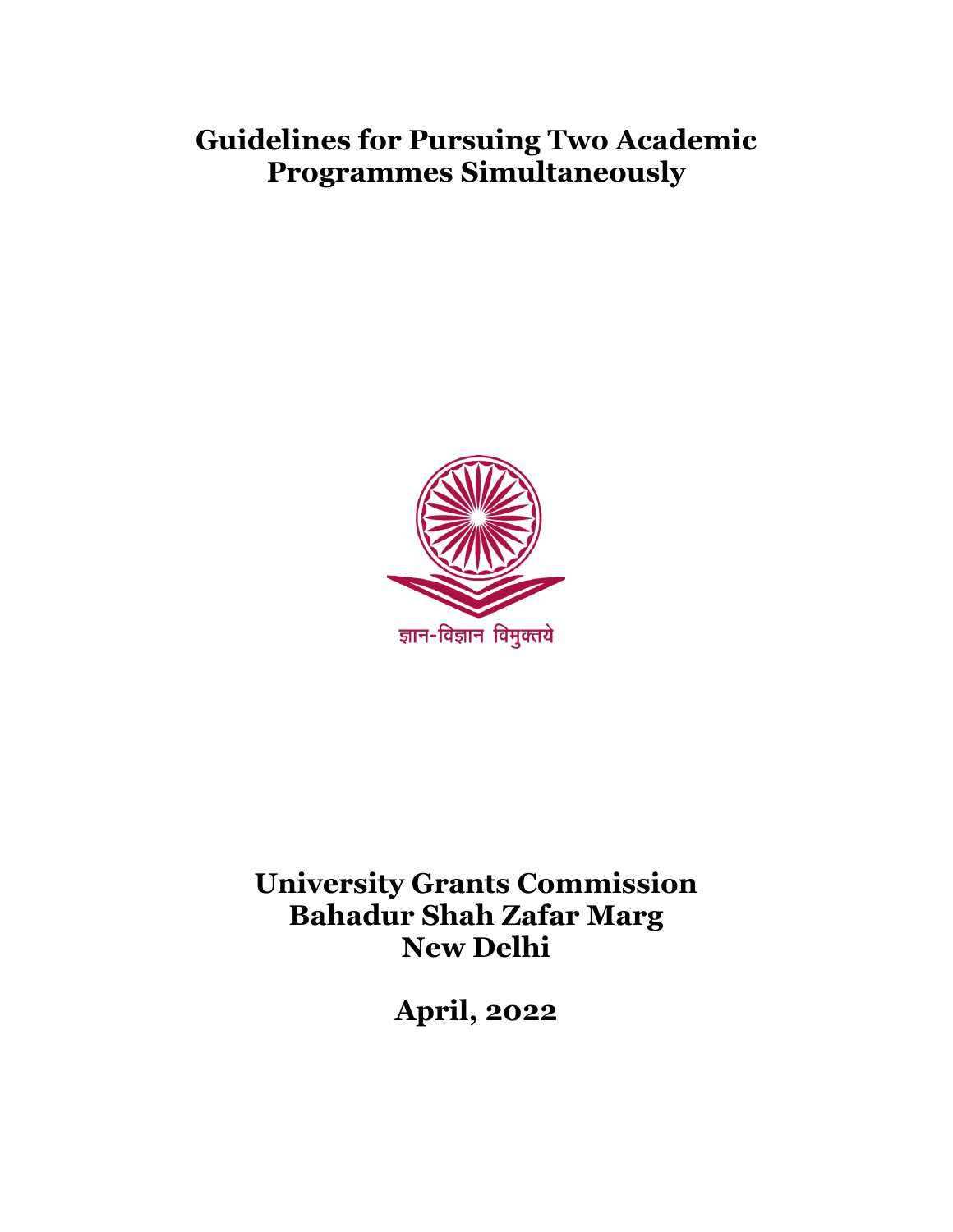## **Guidelines for Pursuing Two Academic Programmes Simultaneously**

#### **Background**

The National Education Policy - NEP 2020 states that pedagogy must evolve to make education more experiential, holistic, integrated, inquiry-driven, discovery-oriented, learnercentred, discussion-based, flexible, and, of course, enjoyable. The policy envisions imaginative and flexible curricular structures to enable creative combinations of disciplines for study, that would offer multiple entry and exit points, thus, removing currently prevalent rigid boundaries and creating new possibilities for life-long learning and centrally involve critical and interdisciplinary thinking.

With the rapid increase in demand for higher education and limited availability of seats in regular stream, several Higher Education Institutions (HEIs) have started a number of programmes in Open and Distance Learning (ODL) mode to meet the aspirations of students. It has also led to the emergence of online education programmes which a student can pursue within the comforts of her / his home. The issue of allowing the students to pursue two academic programmes simultaneously has been examined by the Commission keeping in view the proposals envisaged in the National Education Policy - NEP 2020 which emphasizes the need to facilitate multiple pathways to learning involving both formal and non-formal education modes.

In view of above, UGC has framed the following Guidelines.

#### **Objectives**

To allow the students to pursue two academic programmes simultaneously keeping in view the following objectives envisaged in NEP 2020:

- recognizing, identifying, and fostering the unique capabilities of each student, by sensitizing teachers as well as parents to promote each student's holistic development in both academic and non-academic spheres;
- no hard separations between arts and sciences, between curricular and extracurricular activities, between vocational and academic streams, etc. in order to eliminate harmful hierarchies among, and silos between different areas of learning;